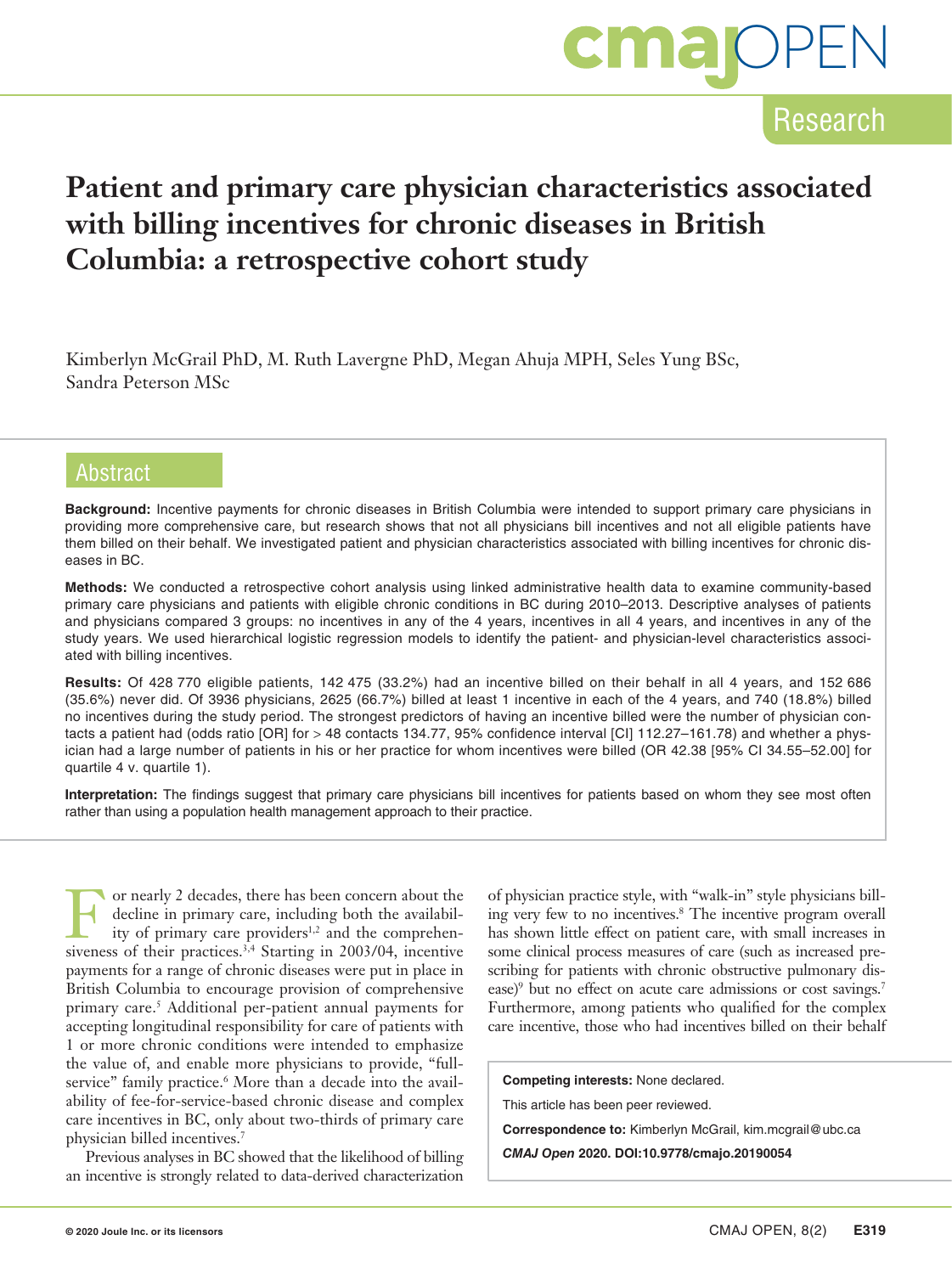## **cma** OPEN

### Research

had lower costs and higher continuity of care both before and after the start of the incentive program.7 These observations, particularly the latter, are consistent with the international literature, which overall suggests that incentives tend to be billed by providers already providing higher-quality care or in contexts where care was already improving.<sup>10-12</sup> Observational study designs are prone to selection bias.<sup>13</sup> The tendency is to think of these biases in terms of patient-related selection factors, but, in the case of incentives, when not all physicians participate, there clearly may be selection effects at the physician level as well. Therefore, although incentives do not appear to alter the course of care,7,9 they may be a surrogate measure that differentiates the type of primary care people are receiving.

We investigated physician and patient characteristics associated with receipt of an incentive. We compared 2 distinct groups of patients who qualified for incentives: those who had an incentive billed on their behalf in all study years, and those who did not have an incentive billed on their behalf in any study year. We hypothesized that people without an incentive billed on their behalf see more primary care physicians and have lower overall continuity of care; that people without an incentive billed on their behalf tend not to see physicians who bill incentives for their patients; and that characteristics of a patient's primary care physician are a stronger determinant of incentive billing than patient characteristics.

### **Methods**

### **Setting**

Incentive payments for chronic diseases were introduced in BC in 2003/04, with additional incentives being added in 2006/07 and then again in 2009/10. These incentives can be billed annually by physicians for each eligible patient for whom they commit to providing ongoing management and care (Table 1). Figure 1 shows that there was no appreciable increase in the proportion of physicians engaged with the incentive program in BC or the proportion of patients for whom incentives were billed after the complex care incentives were introduced. It is a result of this sustained trend that this study was conducted.

### **Data sources**

Consistent with previous analyses of the incentive programs,<sup>7,9</sup> we used linked administrative data from Jan. 1, 2010, to Dec. 31, 2013, including the BC Medical Services Plan feefor-service physician payment files,<sup>15</sup> a registered patients file containing demographic information,<sup>16</sup> physician demographic characteristics from the College of Physicians and Surgeons of British Columbia<sup>17</sup> and data on all prescriptions filled in the province.18 Population Data BC provided all data for the study with unique, study-specific identification codes to ensure nonidentifiability of both physicians and patients. This study focuses on fee-for-service payment patterns and characteristics of physicians and patients enrolled in the BC Medical Services Plan, information that is completely captured in these databases.

### **Variable development**

### Primary care physicians

Our focus was physicians who provided community-based primary care. We limited analysis to primary care physicians who saw 100–6500 unique patients in a year. We chose the lower limit to exclude physicians who had very small fee-forservice practices, and the upper limit to exclude what are likely errors in the data, as 6500 represents seeing 25 unique patients 5 days per week for all 52 weeks of the year. We excluded physicians who billed any specialty consultation fee items (as this makes providers ineligible for the incentive fee items<sup>14</sup>), those who did not see any patients eligible for the incentives (which might happen, for example, in a focused practice) and those who were not assigned as a continuity provider for any patients (which eliminated physicians not providing the majority of primary care to the patients they see, as this may indicate working in walk-in clinics or locums). We assigned physicians as the regular provider to individual patients in cases in which they were the primary care provider seen most often, as measured by the highest number of visits. In case of a tie, we used highest dollars billed; if still tied, we used physician most recently visited. These methods are consistent with previous analyses in BC and elsewhere.<sup>7,19</sup>

| Table 1: Summary of incentive programs in British Columbia                                                                                                                                                                                                                                                                                                       |                                                                                                                                                                                                                                            |                               |  |
|------------------------------------------------------------------------------------------------------------------------------------------------------------------------------------------------------------------------------------------------------------------------------------------------------------------------------------------------------------------|--------------------------------------------------------------------------------------------------------------------------------------------------------------------------------------------------------------------------------------------|-------------------------------|--|
| Incentive program                                                                                                                                                                                                                                                                                                                                                | Eligible patient conditions                                                                                                                                                                                                                | Annual<br>incentive fee.<br>S |  |
| Chronic Disease<br>Management                                                                                                                                                                                                                                                                                                                                    | Diabetes, chronic obstructive pulmonary<br>disease, heart failure                                                                                                                                                                          | $125*$                        |  |
| Complex Care Planning<br>and Management                                                                                                                                                                                                                                                                                                                          | $\geq$ 2 of the following conditions: diabetes, chronic<br>renal failure, heart failure, chronic respiratory<br>condition, cerebrovascular disease, ischemic<br>heart disease, chronic neurodegenerative<br>disease, chronic liver disease | 315                           |  |
| Source: British Columbia Medical Services Commission payment schedule November 2010. <sup>14</sup><br>*The chronic disease management program also included an incentive for hypertension valued at \$50. We excluded<br>this incentive because of its lower dollar value and lower complexity of needs of patients who are diagnosed only with<br>hypertension. |                                                                                                                                                                                                                                            |                               |  |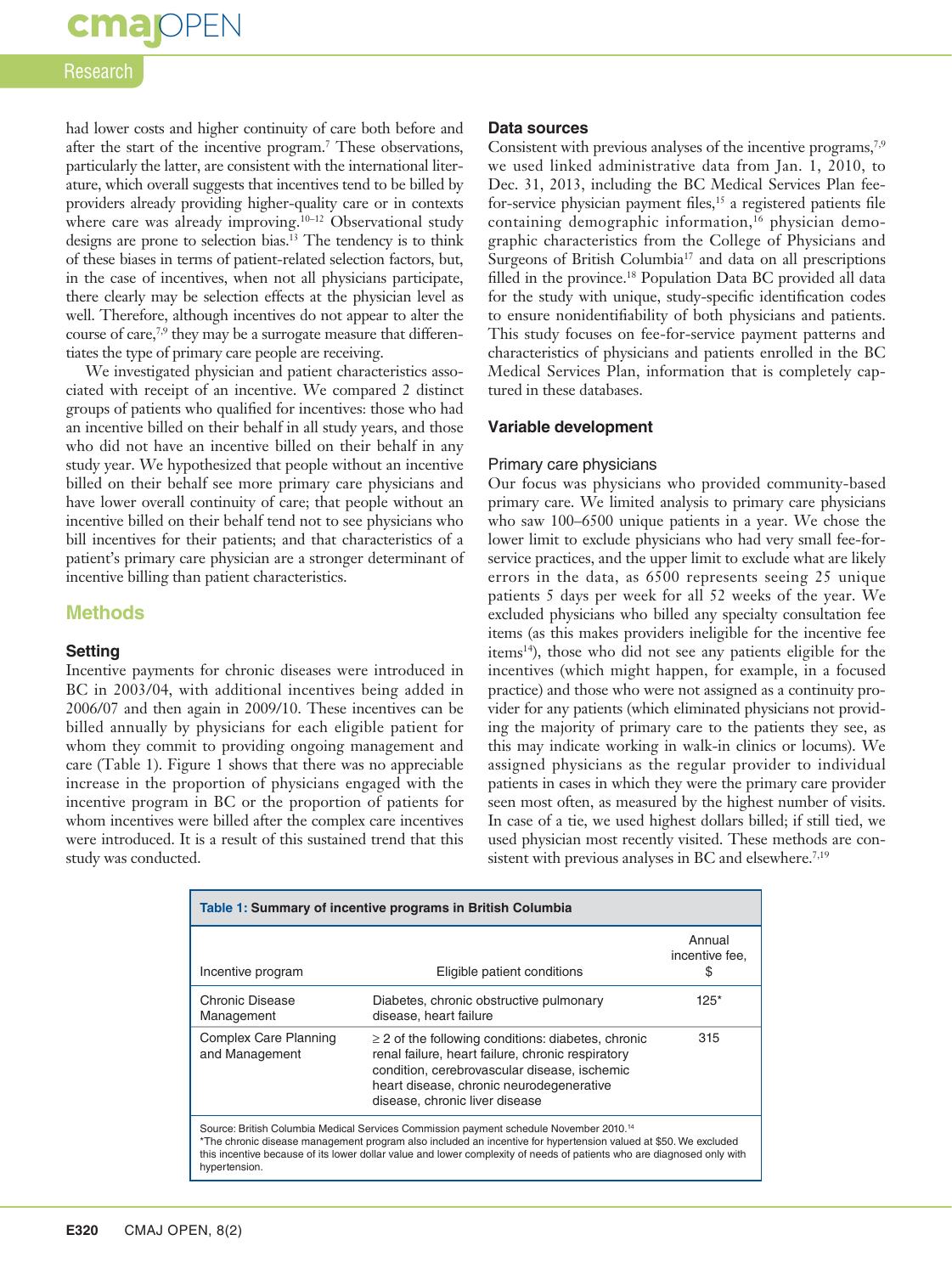# **OPEN**

Research



Figure 1: Proportion of primary care physicians who billed at least 1 chronic care or complex care incentive payment, and proportion of patients who had an incentive billed on their behalf, 2003/04 to 2013/14. Source: British Columbia Medical Services Plan (physician billing) information<sup>15</sup> and author calculations.

Physician characteristics included age, sex and region of practice (according to the 5 health authority regions in BC).

#### Classifying other aspects of physician practice style

Other variables included total billings per year, number of unique patients and proportion of eligible patients for whom an incentive was billed. We defined eligible patients as those with conditions covered by the incentive program. Since the eligibility criterion for the incentive program was a diagnosis of the specified chronic disease, we required at least 2 physician diagnoses or 1 hospital diagnosis within a 2-year period, a validated methodology for how chronic disease is identified in administrative data.20,21 We chose this more conservative approach (2 physician diagnoses rather than 1 physician diagnosis) to ensure that all included patients were truly eligible. We also required patients to be eligible no later than Dec. 31, 2010, the first year of the study period. Once eligible, patients were deemed eligible over time; they did not have to qualify in each 2-year period.

We excluded patients who died during the study period, those who were not registered at least 275 days in each year of analysis, those who had no physician visits during the study

period (since they would not have had an opportunity to have an incentive billed on their behalf), those who appeared (based on the data available) to be residing in long-term care at any point during the study period (as they use primary care differently and are not the main target of the incentive program) and those who were assigned a regular provider who was not part of the final physician cohort.

Patient characteristics included age, sex, health authority region of residence, neighbourhood income (defined by means of postal code of patient's residence<sup>22</sup>) and number of incentive-eligible chronic conditions.

### Classifying other aspects of health care use

Other patient variables were chosen based on previous analyses<sup>7,9</sup> and hypothesized relations; these included encounters with primary care providers paid outside the fee-for-service system, total number of physician visits over the study period, total number of primary care physicians seen over the study period, the recency of eligibility for the incentives and continuity of care, measured with the usual provider continuity index23 (number of visits with the primary care physician seen most often divided by the total number of visits to all primary care physicians per year).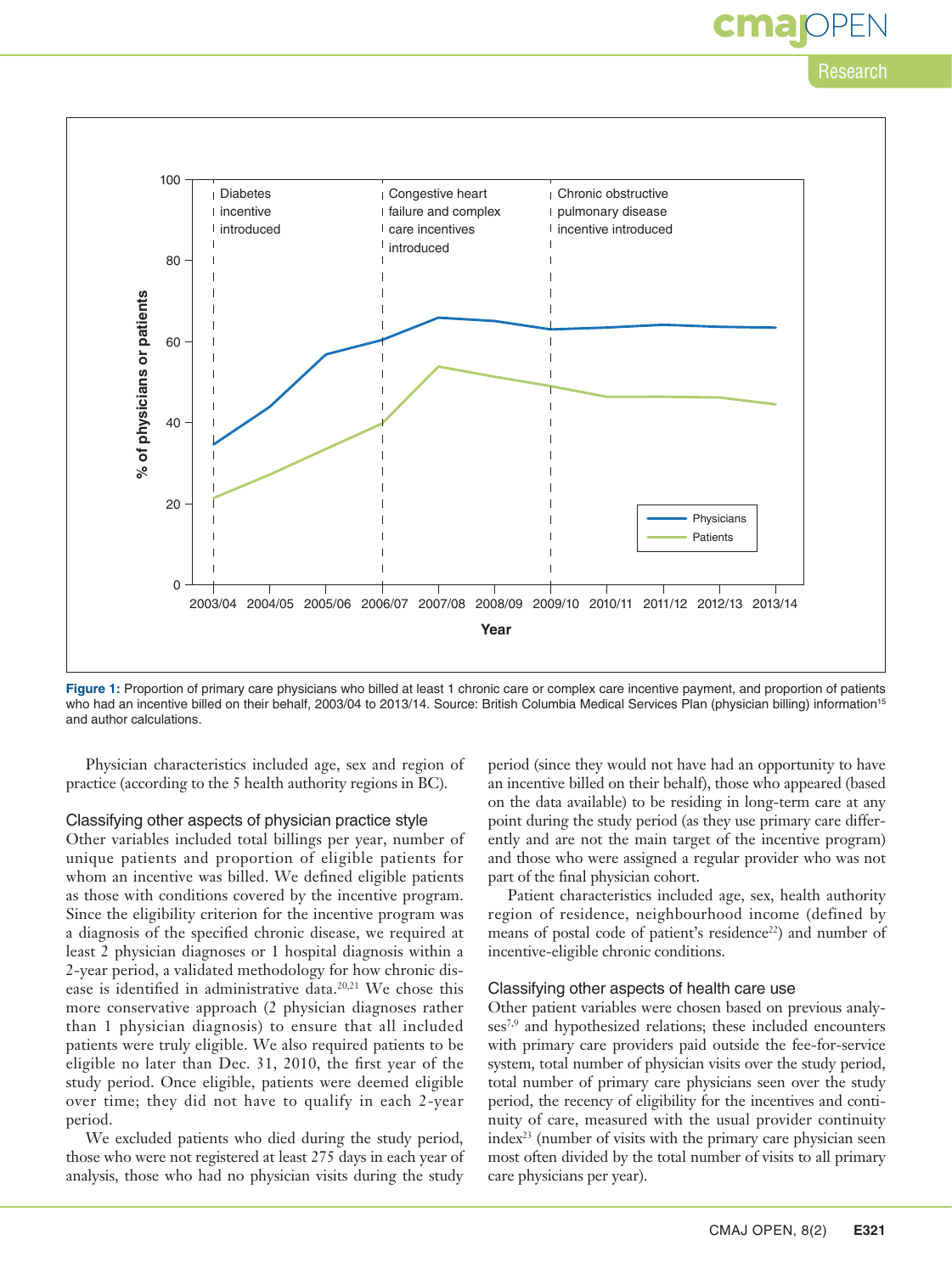cmaOPEN

### Research

### **Statistical analysis**

Descriptive analyses of eligible patients and physicians compared 3 groups: no incentives, incentives in some years and incentives in all years. For patients, this differentiated those who had incentives billed on their behalf consistently (i.e., in all 4 study yr), inconsistently (i.e., in some years) and not at all. For physicians, the groups differentiated those who billed incentive fee codes in all, some or none of the 4 study years. The main outcome of interest was the contrast between incentives in all 4 years versus incentives in no years. We used standardized differences in descriptive analyses to quantify differences between groups.

We used hierarchical regression models to identify the patient- and physician- level characteristics associated with incentives, with the outcome of receipt of incentive in all 4 years versus in no years. We used the SAS GLIMMIX procedure (SAS Institute) to estimate logistic regression models with random intercepts at the individual physician level. We used a logit link function and a binary distribution. Both patient-level and physician-level fixed effects were entered, and patients were nested within primary care physicians based on the primary care physician with whom they had the most contacts over the 4 years. We did not include any geographic clustering within the analysis. We used the median odds ratio (OR) as an alternative to the interclass correlation to describe variation across physicians, as recommended for logistic regression.24

### **Ethics approval**

The University of British Columbia Behavioural Research Ethics Board approved this study.

### **Results**

There were 578 907 patients eligible to receive incentives by the end of 2010. We excluded 96 239 patients who died during the study period or were not registered at least 275 days per year, 6355 patients who had no physician visits or only specialist visits, and 17 384 patients residing in long-term care. We also excluded 30 159 patients whose usual provider of care physician was excluded from the cohort of primary care physicians. This left a final cohort of 428 770 patients (Figure 2).

A total of 142 475 eligible patients (33.2%) had an incentive billed on their behalf in all 4 study years, and 152 686 (35.6%) never did (Table 2). There were more eligible males than females overall, but there was little difference between the sexes in the likelihood of being in the allyears–incentive versus no-incentive group. Age was positively associated with having an incentive billed in all 4 years, even within a population of eligible patients (standardized difference for age overall = 0.66). Standardized differences for geographic region, socioeconomic status, number of different primary care physicians seen over the 4 years, whether there was contact with a non–fee-for-service physician and number of years since the patient was eligible for incentives were all small. Standardized differences were moderate for continuity of care, and were large for number of eligible conditions and overall number of primary care physician visits.

There were 6214 physicians eligible to bill incentives during the study period. We excluded 5 physicians who billed specialty consultations, 1896 who billed fewer than

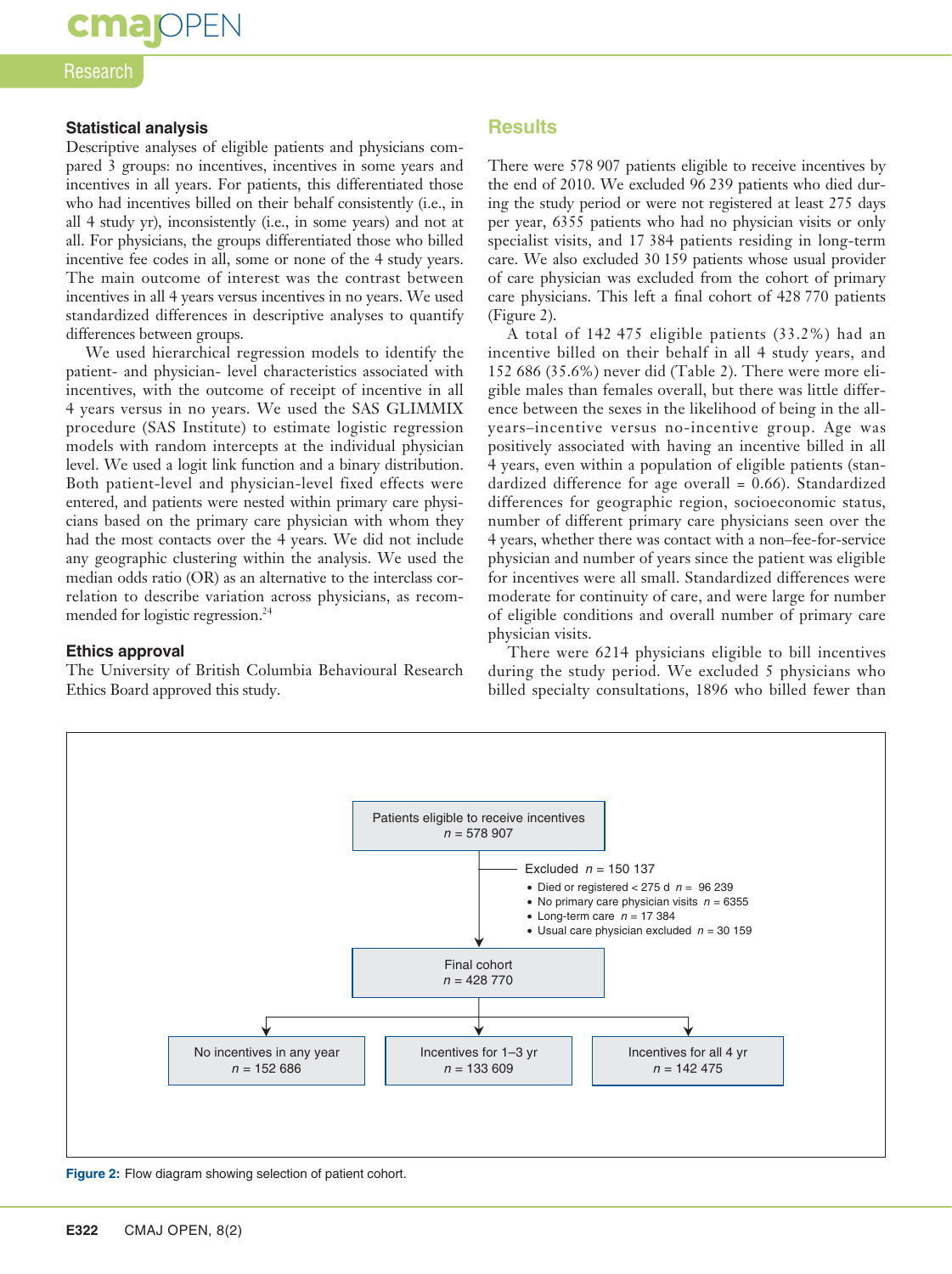## cmajOPEN

### Research

| Table 2: Characteristics of patients who had incentives billed on their behalf in all, some or none of the study years, 2010–2013 |                         |                                    |                             |                             |                                            |
|-----------------------------------------------------------------------------------------------------------------------------------|-------------------------|------------------------------------|-----------------------------|-----------------------------|--------------------------------------------|
|                                                                                                                                   | No. (%) of patients*    |                                    |                             | Standardized                |                                            |
|                                                                                                                                   |                         | No incentive                       | Incentives billed           | Incentives billed           | difference (no                             |
| Characteristic                                                                                                                    | Overall<br>$n = 428770$ | billed in any year<br>$n = 152686$ | in $1-3$ yr<br>$n = 133609$ | in all 4 yr<br>$n = 142475$ | incentive billed<br>v. billed in all 4 yr) |
| Sex                                                                                                                               |                         |                                    |                             |                             |                                            |
| Female                                                                                                                            | 204 832 (47.8)          | 77 014 (50.4)                      | 62 402 (46.7)               | 65 416 (45.9)               | 0.09                                       |
| Male                                                                                                                              | 223 811 (52.2)          | 75 644 (49.5)                      | 71 169 (53.3)               | 76 998 (54.0)               |                                            |
| Missing                                                                                                                           | 127 (< 0.1)             | 28 (< 0.1)                         | 38 (< 0.1)                  | 61 ( $< 0.1$ )              |                                            |
| Age group, yr                                                                                                                     |                         |                                    |                             |                             |                                            |
| $\leq 17$                                                                                                                         | 6815 (1.6)              | 6309(4.1)                          | 407(0.3)                    | 99(0.1)                     | 0.66                                       |
| $18 - 44$                                                                                                                         | 35 635 (8.3)            | 23 921 (15.7)                      | 8090 (6.1)                  | 3624 (2.5)                  |                                            |
| $45 - 74$                                                                                                                         | 258 623 (60.3)          | 91 170 (59.7)                      | 86 245 (64.6)               | 81 208 (57.0)               |                                            |
| $\geq 75$                                                                                                                         | 127 697 (29.8)          | 31 286 (20.5)                      | 38 867 (29.1)               | 57 544 (40.4)               |                                            |
| Health authority                                                                                                                  |                         |                                    |                             |                             |                                            |
| <b>Interior Health</b>                                                                                                            | 75 525 (17.6)           | 24 566 (16.1)                      | 22 679 (17.0)               | 28 280 (19.8)               | 0.17                                       |
| <b>Fraser Health</b>                                                                                                              | 157 241 (36.7)          | 57 683 (37.8)                      | 49 993 (37.4)               | 49 565 (34.8)               |                                            |
| Vancouver Coastal Health                                                                                                          | 96 180 (22.4)           | 38 239 (25.0)                      | 28 595 (21.4)               | 29 346 (20.6)               |                                            |
| Vancouver Island Health<br>Authority                                                                                              | 76 642 (17.9)           | 24 275 (15.9)                      | 24 055 (18.0)               | 28 312 (19.9)               |                                            |
| Northern Health                                                                                                                   | 22 709 (5.3)            | 7722 (5.1)                         | 8133(6.1)                   | 6854 (4.8)                  |                                            |
| Missing                                                                                                                           | 473 (0.1)               | 201(0.1)                           | 154(0.1)                    | 118(0.1)                    |                                            |
| Income quintile                                                                                                                   |                         |                                    |                             |                             |                                            |
| Q1 (lowest)                                                                                                                       | 94 909 (22.1)           | 33 513 (21.9)                      | 29 975 (22.4)               | 31 421 (22.0)               | 0.00                                       |
| Q2                                                                                                                                | 92 858 (21.7)           | 32 973 (21.6)                      | 28 935 (21.7)               | 30 950 (21.7)               |                                            |
| Q3                                                                                                                                | 85 283 (19.9)           | 30 213 (19.8)                      | 26 298 (19.7)               | 28 772 (20.2)               |                                            |
| Q4                                                                                                                                | 79 239 (18.5)           | 28 158 (18.4)                      | 24 710 (18.5)               | 26 371 (18.5)               |                                            |
| Q5 (highest)                                                                                                                      | 71 983 (16.8)           | 26 168 (17.1)                      | 22 136 (16.6)               | 23 679 (16.6)               |                                            |
| Missing                                                                                                                           | 4498 (1.0)              | 1661(1.1)                          | 1555 (1.2)                  | 1282(0.9)                   |                                            |
| No. of incentive-eligible conditions first yr                                                                                     |                         |                                    |                             |                             |                                            |
| 1                                                                                                                                 | 248 472 (57.9)          | 113 697 (74.5)                     | 78 964 (59.1)               | 55 811 (39.2)               | 0.78                                       |
| 2                                                                                                                                 | 139 278 (32.5)          | 34 036 (22.3)                      | 43 197 (32.3)               | 62 045 (43.5)               |                                            |
| 3                                                                                                                                 | 36 868 (8.6)            | 4651 (3.0)                         | 10 463 (7.8)                | 21 754 (15.3)               |                                            |
| 4                                                                                                                                 | 4152 (1.0)              | 302(0.2)                           | 985(0.7)                    | 2865 (2.0)                  |                                            |
| Date of diagnosis of first eligible condition(s)                                                                                  |                         |                                    |                             |                             |                                            |
| 2010                                                                                                                              | 45 768 (10.7)           | 18 937 (12.4)                      | 16 703 (12.5)               | 10 128 (7.1)                | 0.29                                       |
| 1-4 yr prior (2006-2009)                                                                                                          | 165 924 (38.7)          | 66 063 (43.3)                      | 51 125 (38.3)               | 48 736 (34.2)               |                                            |
| $\geq$ 5 yr prior (2005 or earlier)                                                                                               | 217 078 (50.6)          | 67 686 (44.3)                      | 65 781 (49.2)               | 83 611 (58.7)               |                                            |
| Non-fee-for-service encounter                                                                                                     |                         |                                    |                             |                             |                                            |
| No                                                                                                                                | 305 037 (71.1)          | 108 066 (70.8)                     | 96 018 (71.9)               | 100 953 (70.9)              | $-0.00$                                    |
| Yes                                                                                                                               | 123 733 (28.9)          | 44 620 (29.2)                      | 37 591 (28.1)               | 41 522 (29.1)               |                                            |
| No. of primary care physician visits over 4-yr study period                                                                       |                         |                                    |                             |                             |                                            |
| $1 - 6$                                                                                                                           | 13 654 (3.2)            | 10 922 (7.2)                       | 2595 (1.9)                  | 137(0.1)                    | 0.73                                       |
| $7 - 12$                                                                                                                          | 26 185 (6.1)            | 16 692 (10.9)                      | 7936 (5.9)                  | 1557(1.1)                   |                                            |
| $13 - 24$                                                                                                                         | 90 973 (21.2)           | 38 604 (25.3)                      | 31 702 (23.7)               | 20 667 (14.5)               |                                            |
| $25 - 48$                                                                                                                         | 168 835 (39.4)          | 51 541 (33.8)                      | 53 039 (39.7)               | 64 255 (45.1)               |                                            |
| >48                                                                                                                               | 129 123 (30.1)          | 34 927 (22.9)                      | 38 337 (28.7)               | 55 859 (39.2)               |                                            |
| No. of primary care physicians seen over 4-yr study period                                                                        |                         |                                    |                             |                             |                                            |
| $1 - 2$                                                                                                                           | 63 259 (14.8)           | 25 431 (16.7)                      | 18 064 (13.5)               | 19 764 (13.9)               | 0.08                                       |
| $3 - 4$                                                                                                                           | 96 166 (22.4)           | 34 188 (22.4)                      | 29 117 (21.8)               | 32 861 (23.1)               |                                            |
| $\geq 5$                                                                                                                          | 269 345 (62.8)          | 93 067 (61.0)                      | 86 428 (64.7)               | 89 850 (63.1)               |                                            |
| Usual provider continuity<br>index, mean $\pm$ SD†                                                                                | $7.0 \pm 2.1$           | $6.6 \pm 2.3$                      | $6.8 \pm 2.1$               | $7.6 \pm 1.7$               | 0.49                                       |
| Note: $SD = standard deviation$ .<br>*Except where noted otherwise.<br>+Scaled to 1-10.                                           |                         |                                    |                             |                             |                                            |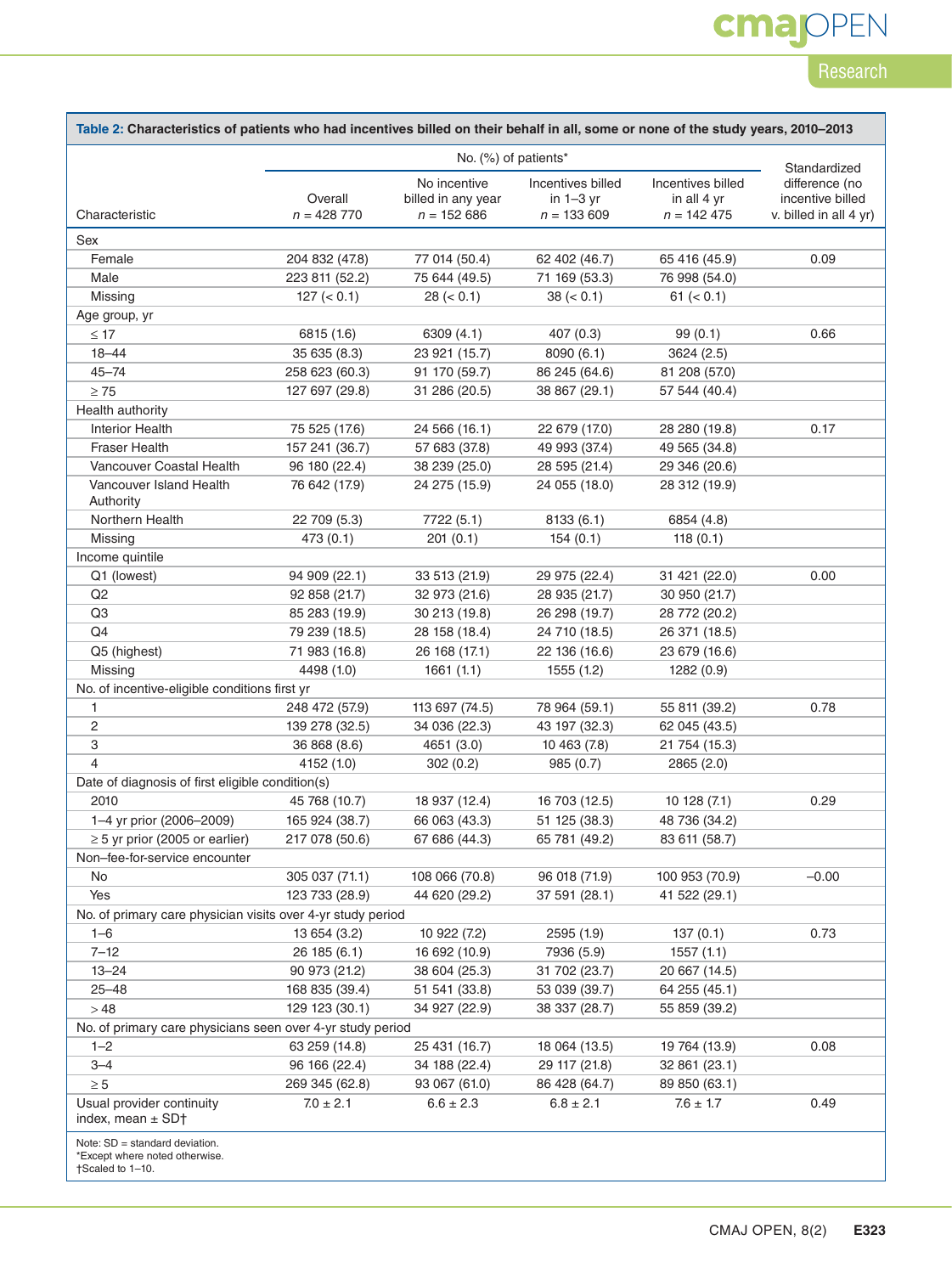### cmaOPEN

### Research

100 (*n* = 1805) or more than 6500 (*n* = 80) unique patients in a year, 224 who did not see any patients eligible for incentives and 153 who were not matched as a continuity of care provider to any patients in the final cohort. This left a total cohort of 3936 primary care physicians (Figure 3).

Two-thirds of physicians (2625 [66.7%]) billed at least 1 incentive in each of the 4 study years, 571 (14.5%) billed in 1–3 years, and 740 (18.8%) billed no incentives during the study period (Table 3). Overall, the 4-year group billed incentives for an average of 30.7% of eligible patients seen, compared to 5.7% for the 1- to 3-year group and (by definition) 0% for the nonincentive group. Those who billed in all 4 years had higher average total payments than the other physician groups, but otherwise standardized differences between the groups were small.

Regression results showed that male patients had higher odds than female patients of having an incentive billed on their behalf (OR 1.42, 95% confidence interval [CI] 1.39– 1.45), as did older patients (e.g., OR for ≤ 17 yr 0.04, 95% CI 0.03–0.05), those residing in less metropolitan health authorities (e.g., OR for Northern Health 1.68, 95% CI 1.36–2.06), those in lower-income neighbourhoods (OR 1.15 [95% CI 1.11–1.19] for lowest v. highest quintile) and those eligible for more incentives at the start of the study period (e.g., OR for 4 incentives 5.87, 95% Cl 5.00–6.89) (Table 4). The likelihood of having incentives billed increased with increased number of primary care physician visits (OR for  $> 48$  contacts 134.77, 95% CI 112.27–161.78) but declined with

increasing number of different primary care physicians seen (e.g., OR 0.82 [95% CI 0.78–0.85] for ≥ 5 v. 1–2). Continuity of care had a positive association with incentives, with an OR of 1.31 (95% CI 1.30–1.32) for each increase of 0.1 on a scale of 0–10.

Male physicians were less likely to bill incentives than female physicians (OR 0.86, 95% CI 0.77–0.95) (Table 4). The likelihood of billing incentives decreased with increasing physician age (e.g., OR 0.83 [95% CI 0.74– 0.94] for 55–64 yr v. 45–54 yr). Patients were more likely to have an incentive billed on their behalf if they saw physicians who had higher participation, as measured by the proportion of eligible patients for whom an incentive was billed (e.g., OR 42.38 [95% CI 34.55–52.00] for quartile 4 v. quartile 1).

### **Interpretation**

The only hypothesis supported by these analyses is that seeing fewer different primary care providers and higher continuity of care are both associated with a higher likelihood of having an incentive billed. Patients without an incentive billed on their behalf, however, did see physicians who billed incentives, so the absence of incentive billing is not a matter of a mismatch between providers and patients. Perhaps more important, characteristics of both patients and physicians were strongly associated with billing of incentives.



**Figure 3:** Flow diagram showing selection of physician cohort.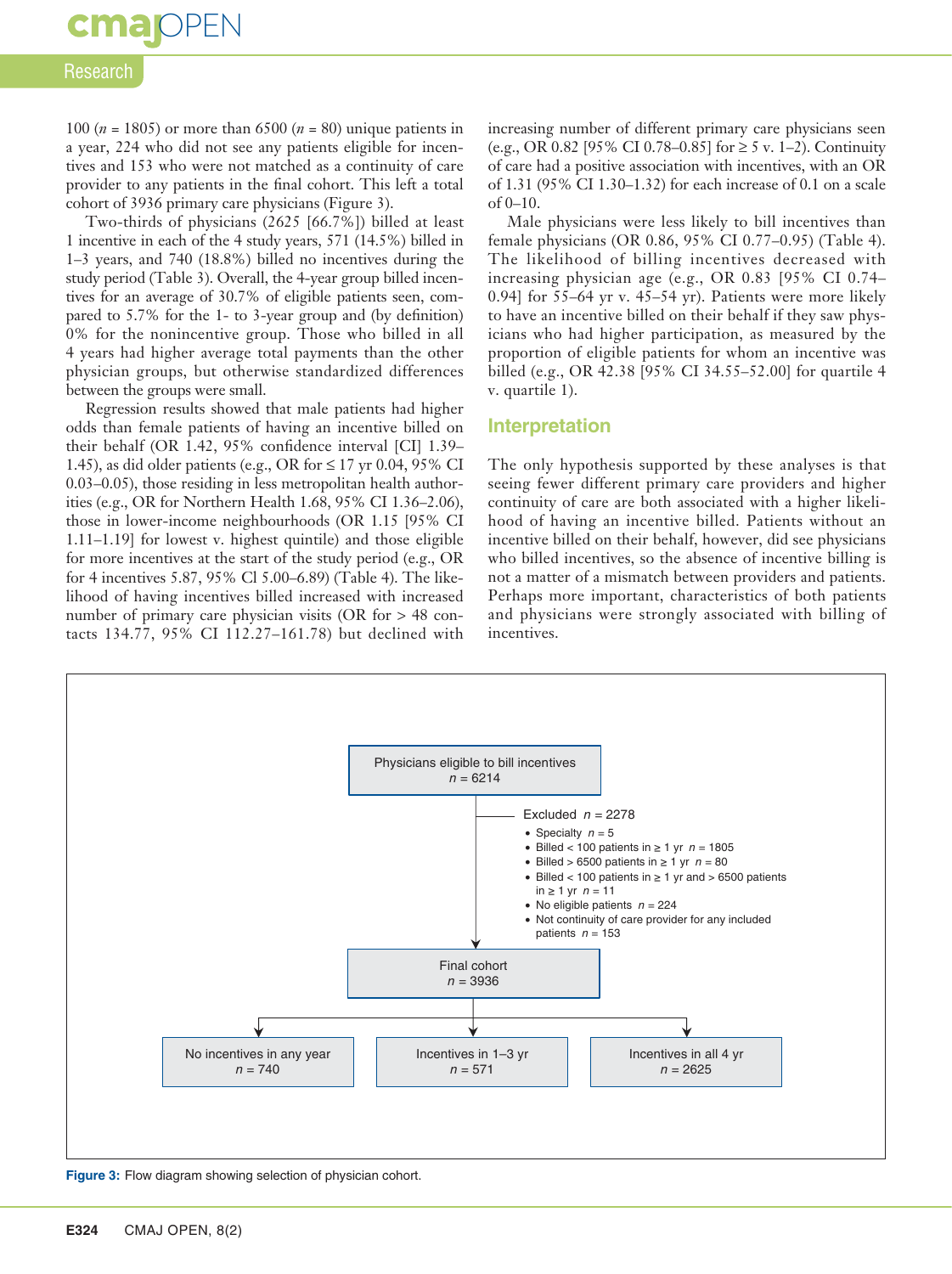### **OPEN** cma

### Research

| Characteristic                                                              | Overall<br>$n = 3936$   | Did not bill incentives<br>in any year<br>$n = 740$ | <b>Billed incentives in</b><br>$1-3$ yr<br>$n = 571$ | Billed incentives in all<br>4 yr<br>$n = 2625$ | Standardized<br>difference (did not<br>bill v. billed<br>incentives in all<br>$4 \text{ yr}$ ) |
|-----------------------------------------------------------------------------|-------------------------|-----------------------------------------------------|------------------------------------------------------|------------------------------------------------|------------------------------------------------------------------------------------------------|
| Total billings (4-yr average), \$,<br>mean $\pm$ SD                         | $228846.3 \pm 128283.0$ | $151462.6 \pm 123551.6$                             | $156760.6 \pm 98024.4$                               | $266341.5 \pm 118601.0$                        | 0.95                                                                                           |
| No. of patients (4-yr average),<br>mean $\pm$ SD                            | $1854.4 \pm 1056.4$     | $1742.9 \pm 1279.8$                                 | $1849.9 \pm 1119.2$                                  | $1886.8 \pm 967.3$                             | 0.13                                                                                           |
| % of eligible patients for whom<br>incentives billed (4-yr), mean<br>$±$ SD | $21.3 \pm 19.9$         |                                                     | $5.7 \pm 7.4$                                        | $30.7 \pm 17.7$                                | 2.45                                                                                           |
| Sex, no. (%)                                                                |                         |                                                     |                                                      |                                                |                                                                                                |
| Female                                                                      | 1417 (36.0)             | 246 (33.2)                                          | 263 (46.1)                                           | 908 (34.6)                                     | $-0.03$                                                                                        |
| Male                                                                        | 2519 (64.0)             | 494 (66.8)                                          | 308 (53.9)                                           | 1717 (65.4)                                    |                                                                                                |
| Age group, yr, no. (%)                                                      |                         |                                                     |                                                      |                                                |                                                                                                |
| < 35                                                                        | 158(4.0)                | 25(3.4)                                             | 49(8.6)                                              | 84 (3.2)                                       | 0.16                                                                                           |
| $35 - 44$                                                                   | 766 (19.5)              | 155 (20.9)                                          | 153 (26.8)                                           | 458 (17.4)                                     |                                                                                                |
| $45 - 54$                                                                   | 1279 (32.5)             | 243 (32.8)                                          | 141 (24.7)                                           | 895 (34.1)                                     |                                                                                                |
| $55 - 64$                                                                   | 1168 (29.7)             | 192 (25.9)                                          | 123(21.5)                                            | 853 (32.5)                                     |                                                                                                |
| $\geq 65$                                                                   | 565 (14.4)              | 125 (16.9)                                          | 105(18.4)                                            | 335 (12.8)                                     |                                                                                                |
| Health authority, no. (%)                                                   |                         |                                                     |                                                      |                                                |                                                                                                |
| <b>Interior Health</b>                                                      | 755 (19.2)              | 126 (17.0)                                          | 122 (21.4)                                           | 507 (19.3)                                     | 0.17                                                                                           |
| <b>Fraser Health</b>                                                        | 1087 (27.6)             | 232 (31.4)                                          | 142 (24.9)                                           | 713 (27.2)                                     |                                                                                                |
| Vancouver Coastal Health                                                    | 1033 (26.2)             | 199 (26.9)                                          | 159 (27.8)                                           | 675 (25.7)                                     |                                                                                                |
| Vancouver Island Health<br>Authority                                        | 823 (20.9)              | 156(21.1)                                           | 120 (21.0)                                           | 547 (20.8)                                     |                                                                                                |
| Northern Health                                                             | 212(5.4)                | 21(2.8)                                             | 23(4.0)                                              | 168(6.4)                                       |                                                                                                |
| Missing                                                                     | 26(0.7)                 | 6(0.8)                                              | 5(0.9)                                               | 15(0.6)                                        |                                                                                                |
| Note: SD = standard deviation.                                              |                         |                                                     |                                                      |                                                |                                                                                                |

**Table 3: Physician and practice characteristics for those who billed incentives in all, some or none of the study years, 2010–2013**

The association between a larger number of different primary care physicians seen and lower likelihood of an incentive may reflect that, where care is dispersed, no primary care provider feels ownership of or responsibility for an ongoing relationship with a patient. The very strong association with number of visits, however, suggests that physicians may be prompted to bill the incentives when patients come into their office but are without a systematic population health management approach to managing their entire patient panel and identifying all patients with chronic conditions in their practice.25 Given that the incentives are intended for all eligible patients, not just those who make the most visits, further research should test this hypothesis, as there is evidence that population health management results in higher-quality care.<sup>26,27</sup>

The fact that younger physicians and female physicians were more likely to bill incentives suggests age and sex differences in the chosen form or type of practice. Previous studies identified both cohort effects and gender effects in practice style,<sup>28-30</sup> but less is known about the drivers of these differences and whether they could be mitigated.

### **Limitations**

As this study used only administrative data, we lacked information from patients as to whom they perceived their usual provider to be. Similarly, we lacked physician perspectives on their patient cohort. We were unable to differentiate patient choice from system factors, such as whether patients saw more primary care physicians because that is their preference or because they could not find a regular provider of care. We were not able to measure complexity of condition other than through counting the number of comorbidities. All of these variables would have added to the study but are not collected routinely. To our knowledge, there have been no validation studies related to incentive fee items; however, these data have been used in previous analyses.7,9

This was a population-based study in BC, so it is representative of that population and generalizable to the BC context. Beyond the BC setting, our conclusions may be generalizable in the context of fee-based incentives and the potential for this form of operational reform to achieve desired outcomes.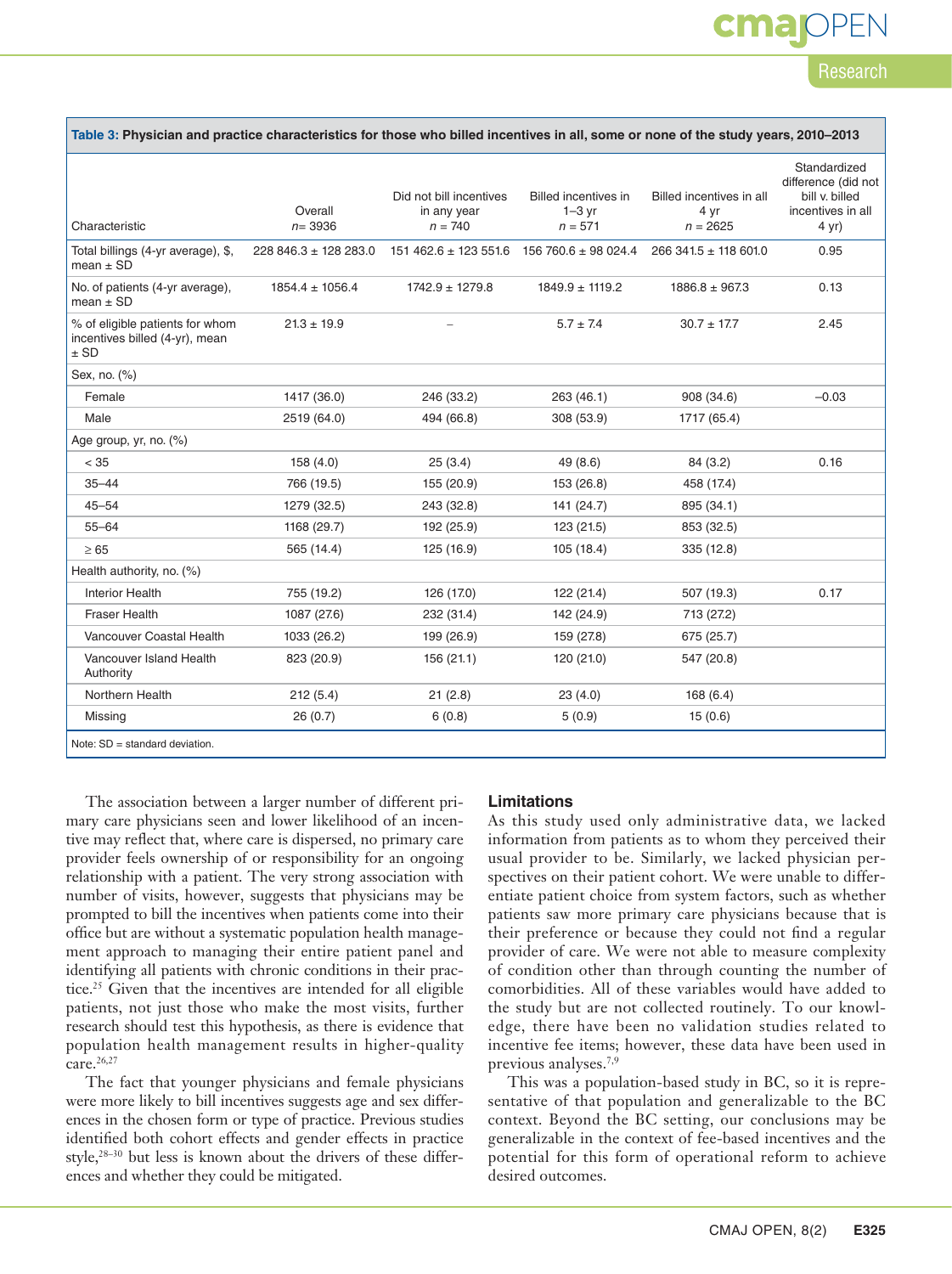## **cmal**OPEN

### Research

| Table 4 (part 1 of 2): Hierarchical regression model results* |                         |  |
|---------------------------------------------------------------|-------------------------|--|
| Variable                                                      | Point estimate (95% CI) |  |
| <b>Patient level</b>                                          |                         |  |
| Sex                                                           |                         |  |
| Female (reference)                                            |                         |  |
| Male                                                          | $1.42(1.39 - 1.45)$     |  |
| Age group, yr                                                 |                         |  |
| $\leq 17$                                                     | $0.04(0.03 - 0.05)$     |  |
| $18 - 44$                                                     | $0.24(0.23 - 0.26)$     |  |
| $45 - 74$                                                     | $0.75(0.73 - 0.76)$     |  |
| $\geq$ 75 (reference)                                         |                         |  |
| Health authority                                              |                         |  |
| Vancouver Coastal Health<br>(reference)                       |                         |  |
| <b>Interior Health</b>                                        | $1.44(1.26 - 1.64)$     |  |
| <b>Fraser Health</b>                                          | $1.15(1.10-1.21)$       |  |
| Vancouver Island Health Authority                             | $1.35(1.17 - 1.54)$     |  |
| Northern Health                                               | 1.68 (1.36-2.06)        |  |
| Income quintile                                               |                         |  |
| Q1 (lowest)                                                   | $1.15(1.11 - 1.19)$     |  |
| Q2                                                            | $1.12(1.09 - 1.16)$     |  |
| QЗ                                                            | $1.11(1.07 - 1.15)$     |  |
| Q4                                                            | 1.05 (1.02-1.09)        |  |
| Q5 (highest) (reference)                                      |                         |  |
| No. of eligible incentives (at start of<br>study period)      |                         |  |
| 1                                                             | $0.33(0.33 - 0.34)$     |  |
| 2 (reference)                                                 |                         |  |
| 3                                                             | $2.49(2.38 - 2.61)$     |  |
| 4                                                             | $5.87(5.00 - 6.89)$     |  |
| Date of diagnosis of first eligible<br>condition(s)           |                         |  |
| 2010 (reference)                                              |                         |  |
| 1-4 yr prior (2006-2009)                                      | 1.22 (1.18–1.27)        |  |
| $\geq$ 5 yr prior (2005 or earlier)                           | 2.01 (1.94-2.08)        |  |
| Non-fee-for-service encounter                                 |                         |  |
| Yes                                                           | $0.89(0.86 - 0.91)$     |  |
| No (reference)                                                |                         |  |
| No. of primary care physician contacts                        |                         |  |
| 1-6 (reference)                                               |                         |  |
| $7 - 12$                                                      | 8.92 (7.39-10.77)       |  |
| $13 - 24$                                                     | 48.96 (40.86-58.68)     |  |
| $25 - 48$                                                     | 107.42 (89.59-128.79)   |  |
| >48                                                           | 134.77 (112.27-161.78)  |  |
| No. of primary care physicians seen                           |                         |  |
| 1-2 (reference)                                               |                         |  |
| 3–4                                                           | $0.95(0.91 - 0.98)$     |  |
| $\geq 5$                                                      | $0.82(0.78 - 0.85)$     |  |
| Usual provider continuity index<br>(continuity of care)       | $1.31(1.30 - 1.32)$     |  |

| Table 4 (part 2 of 2): Hierarchical regression model results*                      |                         |  |
|------------------------------------------------------------------------------------|-------------------------|--|
| Variable                                                                           | Point estimate (95% CI) |  |
| <b>Physician level</b>                                                             |                         |  |
| Sex                                                                                |                         |  |
| Female (reference)                                                                 |                         |  |
| Male                                                                               | $0.86(0.77-0.95)$       |  |
| Age group, yr                                                                      |                         |  |
| < 35                                                                               | $1.44(1.11 - 1.88)$     |  |
| $35 - 44$                                                                          | $1.34(1.17 - 1.54)$     |  |
| 45-54 (reference)                                                                  |                         |  |
| $55 - 64$                                                                          | $0.83(0.74 - 0.94)$     |  |
| > 65                                                                               | $0.70(0.60 - 0.81)$     |  |
| Health authority                                                                   |                         |  |
| Vancouver Coastal Health<br>(reference)                                            |                         |  |
| <b>Interior Health</b>                                                             | $1.02(0.85 - 1.23)$     |  |
| <b>Fraser Health</b>                                                               | $1.11(0.97 - 1.26)$     |  |
| Vancouver Island Health Authority                                                  | $1.14(0.94 - 1.37)$     |  |
| Northern Health                                                                    | $1.32(0.99 - 1.77)$     |  |
| <b>Total billings</b>                                                              | $1.00(1.00 - 1.00)$     |  |
| No. of patients                                                                    | $1.03(1.02 - 1.03)$     |  |
| % of eligible patients for whom<br>incentives billed                               |                         |  |
| Q1 (reference)                                                                     |                         |  |
| Q2                                                                                 | $3.14(2.60 - 3.80)$     |  |
| Q3                                                                                 | 14.25 (11.76-17.26)     |  |
| Q <sub>4</sub>                                                                     | 42.38 (34.55-52.00)     |  |
| Note: CI = confidence interval.<br>*All variables were included in a single model. |                         |  |

### **Conclusion**

The strongest predictors of having an incentive billed on a patient's behalf were the number of primary care physician contacts a patient had and the percentage of eligible patients for whom the primary care physician billed incentives. These findings are consistent with the notion that physicians are identifying and billing for eligible patients based on whom they see most often. Further research should identify the extent to which population health management is used by clinicians in Canada. The lack of billing of incentives may be a symptom of broader issues in primary care. It should be a priority to find out whether that is the case.

#### **References**

- 1. Crooks VA, Agarwal G, Harrison A. Chronically ill Canadians' experiences of being unattached to a family doctor: a qualitative study of marginalized patients in British Columbia. *BMC Fam Pract* 2012;13:69.
- 2. Hay C, Pacey M, Bains N, et al. Understanding the unattached population in Ontario: evidence from the Primary Care Access Survey (PCAS). *Healthc Policy* 2010;6:33-47.
- 3. Chan BTB. The declining comprehensiveness of primary care. *CMAJ* 2002; 166:429-34.